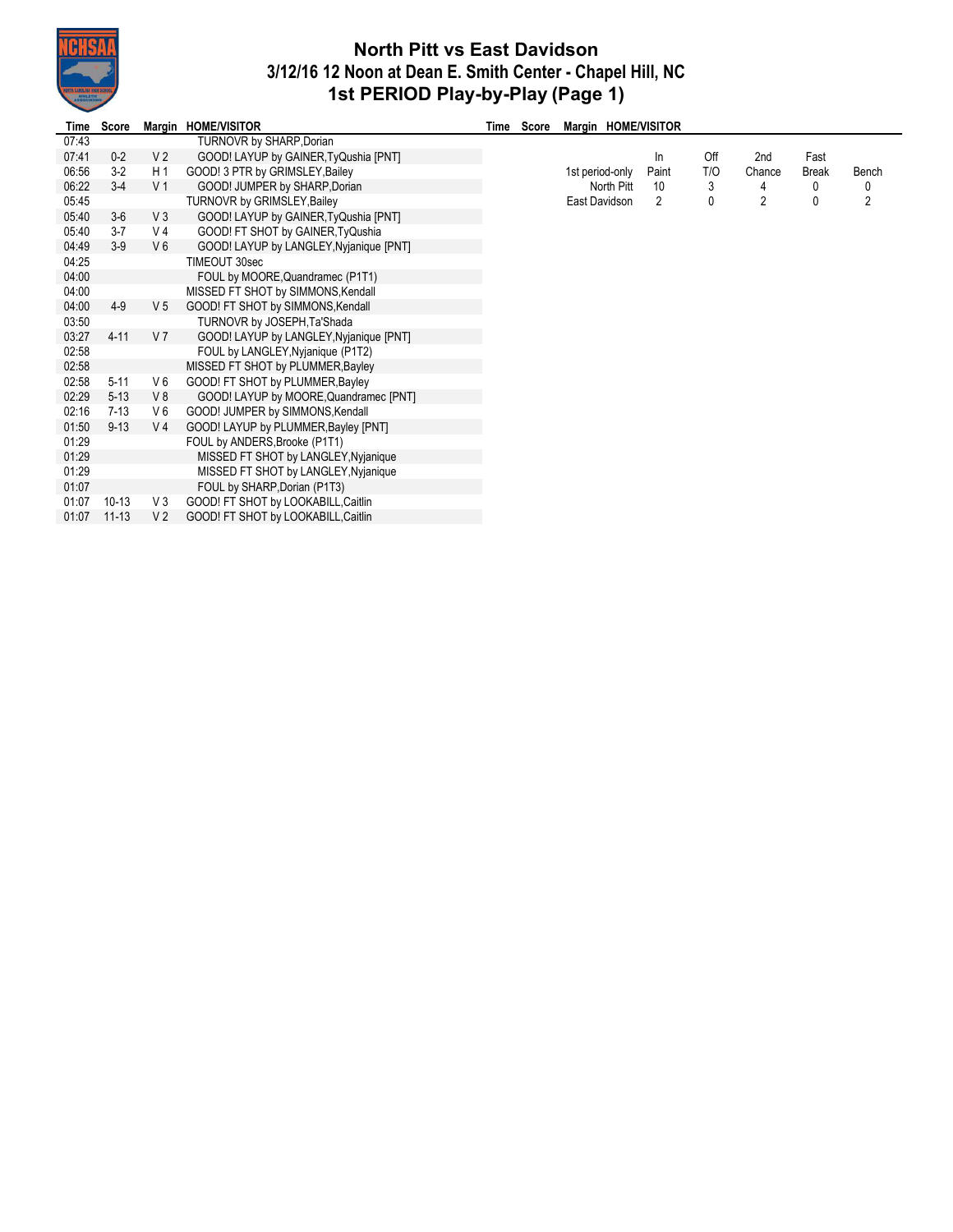

## **North Pitt vs East Davidson 3/12/16 12 Noon at Dean E. Smith Center - Chapel Hill, NC 2nd PERIOD Play-by-Play (Page 1)**

| Time  | <b>Score</b> |                | Margin HOME/VISITOR                    | Time | Score | Margin HOME/VISITOR |            |                |     |        |              |       |
|-------|--------------|----------------|----------------------------------------|------|-------|---------------------|------------|----------------|-----|--------|--------------|-------|
| 07:45 |              |                | TURNOVR by JOSEPH, Ta'Shada            |      |       |                     |            |                |     |        |              |       |
| 07:11 |              |                | <b>TURNOVR by SHARP, Dorian</b>        |      |       |                     |            | In             | Off | 2nd    | Fast         |       |
| 06:09 | $14-13$      | H1             | GOOD! 3 PTR by SIMMONS, Kendall        |      |       | 2nd period-only     |            | Paint          | T/O | Chance | <b>Break</b> | Bench |
| 05:50 |              |                | FOUL by LOOKABILL, Caitlin (P1T2)      |      |       |                     | North Pitt | 2              | 0   | 5      | 0            | 2     |
| 05:50 |              |                | MISSED FT SHOT by SHARP, Dorian        |      |       | East Davidson       |            | $\overline{2}$ | 3   | 3      | 0            | 0     |
| 05:50 | $14 - 14$    | T <sub>1</sub> | GOOD! FT SHOT by SHARP, Dorian         |      |       |                     |            |                |     |        |              |       |
| 05:50 | 14-15        | V <sub>1</sub> | GOOD! FT SHOT by SHARP, Dorian         |      |       |                     |            |                |     |        |              |       |
| 05:23 |              |                | TURNOVR by HALLMAN.Madi                |      |       |                     |            |                |     |        |              |       |
| 04:51 |              |                | FOUL by GAINER, TyQushia (P1T4)        |      |       |                     |            |                |     |        |              |       |
| 04:41 |              |                | FOUL by SHARP, Dorian (P2T5)           |      |       |                     |            |                |     |        |              |       |
| 04:41 | $15-15$      | T <sub>2</sub> | GOOD! FT SHOT by PLUMMER, Bayley       |      |       |                     |            |                |     |        |              |       |
| 04:41 | $16-15$      | H <sub>1</sub> | GOOD! FT SHOT by PLUMMER, Bayley       |      |       |                     |            |                |     |        |              |       |
| 04:32 | 16-17        | V <sub>1</sub> | GOOD! JUMPER by SHARP, Dorian          |      |       |                     |            |                |     |        |              |       |
| 04:15 | 19-17        | H <sub>2</sub> | GOOD! 3 PTR by HALLMAN.Madi            |      |       |                     |            |                |     |        |              |       |
| 03:46 |              |                | FOUL by PLUMMER, Bayley (P1T3)         |      |       |                     |            |                |     |        |              |       |
| 03:46 | 19-18        | H <sub>1</sub> | GOOD! FT SHOT by MOORE, Quandramec     |      |       |                     |            |                |     |        |              |       |
| 03:46 |              |                | MISSED FT SHOT by MOORE, Quandramec    |      |       |                     |            |                |     |        |              |       |
| 03:26 | $22 - 18$    | H4             | GOOD! 3 PTR by HALLMAN.Madi            |      |       |                     |            |                |     |        |              |       |
| 03:11 |              |                | FOUL by GRIMSLEY, Bailey (P1T4)        |      |       |                     |            |                |     |        |              |       |
| 03:11 | $22 - 19$    | H <sub>3</sub> | GOOD! FT SHOT by WATSON, Casandra      |      |       |                     |            |                |     |        |              |       |
| 03:11 | $22 - 20$    | H <sub>2</sub> | GOOD! FT SHOT by WATSON, Casandra      |      |       |                     |            |                |     |        |              |       |
| 02:59 | $25 - 20$    | H <sub>5</sub> | GOOD! 3 PTR by ANDERS, Brooke          |      |       |                     |            |                |     |        |              |       |
| 02:53 |              |                | <b>TIMEOUT TEAM</b>                    |      |       |                     |            |                |     |        |              |       |
| 02:35 | 28-20        | H <sub>8</sub> | GOOD! 3 PTR by ANDERS, Brooke          |      |       |                     |            |                |     |        |              |       |
| 02:21 |              |                | FOUL by SIMMONS, Kendall (P1T5)        |      |       |                     |            |                |     |        |              |       |
| 02:10 | 28-22        | H <sub>6</sub> | GOOD! LAYUP by MOORE, Quandramec [PNT] |      |       |                     |            |                |     |        |              |       |
| 01:55 | $31 - 22$    | H 9            | GOOD! 3 PTR by HALLMAN.Madi            |      |       |                     |            |                |     |        |              |       |
| 01:32 |              |                | FOUL by HALLMAN.Madi (P1T6)            |      |       |                     |            |                |     |        |              |       |
| 01:32 | $31 - 23$    | H8             | GOOD! FT SHOT by SHARP, Dorian         |      |       |                     |            |                |     |        |              |       |
| 01:32 |              |                | MISSED FT SHOT by SHARP, Dorian        |      |       |                     |            |                |     |        |              |       |
| 01:23 |              |                | <b>TURNOVR by PLUMMER, Bayley</b>      |      |       |                     |            |                |     |        |              |       |
| 01:10 | $33 - 23$    | H 10           | GOOD! LAYUP by GRIMSLEY, Bailey [PNT]  |      |       |                     |            |                |     |        |              |       |
| 00:50 |              |                | TURNOVR by SEARCY, Sarah               |      |       |                     |            |                |     |        |              |       |
| 00:45 |              |                | FOUL by LANGLEY, Nyjanique (P2T6)      |      |       |                     |            |                |     |        |              |       |
| 00:45 | 34-23        | H 11           | GOOD! FT SHOT by PLUMMER, Bayley       |      |       |                     |            |                |     |        |              |       |
| 00:45 | $35 - 23$    | H 12           | GOOD! FT SHOT by PLUMMER, Bayley       |      |       |                     |            |                |     |        |              |       |
| 00:37 |              |                | <b>TURNOVR by LANGLEY, Nyjanique</b>   |      |       |                     |            |                |     |        |              |       |
| 00:17 |              |                | FOUL by SHARP, Dorian (P3T7)           |      |       |                     |            |                |     |        |              |       |
| 00:17 | 36-23        | H 13           | GOOD! FT SHOT by PLUMMER, Bayley       |      |       |                     |            |                |     |        |              |       |
| 00:17 |              |                | MISSED FT SHOT by PLUMMER, Bayley      |      |       |                     |            |                |     |        |              |       |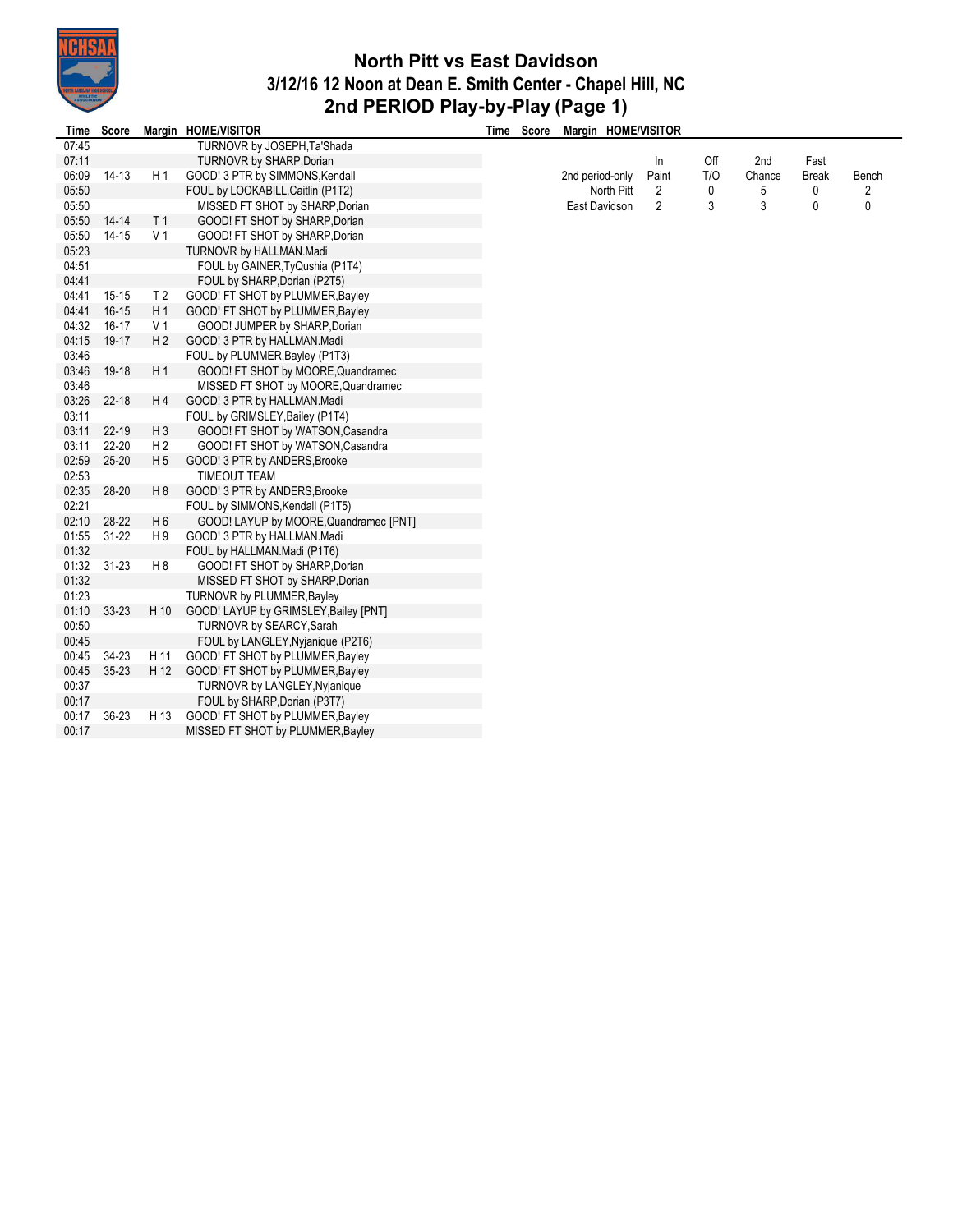

## **North Pitt vs East Davidson 3/12/16 12 Noon at Dean E. Smith Center - Chapel Hill, NC 3rd PERIOD Play-by-Play (Page 1)**

| Time  | <b>Score</b> |                | Margin HOME/VISITOR                     | Time Score | Margin HOME/VISITOR |       |     |        |              |       |
|-------|--------------|----------------|-----------------------------------------|------------|---------------------|-------|-----|--------|--------------|-------|
| 07:27 | $36 - 25$    | H 11           | GOOD! JUMPER by MOORE, Quandramec       |            |                     |       |     |        |              |       |
| 07:08 | $38 - 25$    | H 13           | GOOD! LAYUP by PLUMMER, Bayley [PNT]    |            |                     | In    | Off | 2nd    | Fast         |       |
| 06:52 | 38-27        | H 11           | GOOD! JUMPER by LANGLEY, Nyjanique      |            | 3rd period-only     | Paint | T/O | Chance | <b>Break</b> | Bench |
| 06:25 |              |                | TURNOVR by HALLMAN.Madi                 |            | North Pitt          | 6     | 2   | 5      | 0            | 0     |
| 06:18 |              |                | TURNOVR by SHARP, Dorian                |            | East Davidson       | 6     | 0   | 3      | 0            | 0     |
| 05:54 |              |                | FOUL by GRIMSLEY, Bailey (P2T1)         |            |                     |       |     |        |              |       |
| 05:54 | 38-28        | H 10           | GOOD! FT SHOT by SHARP, Dorian          |            |                     |       |     |        |              |       |
| 05:54 | 38-29        | H9             | GOOD! FT SHOT by SHARP, Dorian          |            |                     |       |     |        |              |       |
| 05:40 | 40-29        | H 11           | GOOD! JUMPER by ANDERS, Brooke          |            |                     |       |     |        |              |       |
| 05:28 | 40-31        | H9             | GOOD! LAYUP by LANGLEY, Nyjanique [PNT] |            |                     |       |     |        |              |       |
| 05:09 | 42-31        | H 11           | GOOD! LAYUP by PLUMMER, Bayley [PNT]    |            |                     |       |     |        |              |       |
| 04:47 |              |                | FOUL by JOSEPH, Ta'Shada (P1T1)         |            |                     |       |     |        |              |       |
| 04:37 |              |                | <b>TURNOVR by PLUMMER, Bayley</b>       |            |                     |       |     |        |              |       |
| 04:30 | 42-33        | H9             | GOOD! JUMPER by LANGLEY, Nyjanique      |            |                     |       |     |        |              |       |
| 03:56 |              |                | FOUL by JOSEPH, Ta'Shada (P2T2)         |            |                     |       |     |        |              |       |
| 03:22 |              |                | FOUL by HALLMAN.Madi (P2T2)             |            |                     |       |     |        |              |       |
| 03:22 | 42-34        | H 8            | GOOD! FT SHOT by LANGLEY, Nyjanique     |            |                     |       |     |        |              |       |
| 03:22 | 42-35        | H 7            | GOOD! FT SHOT by LANGLEY, Nyjanique     |            |                     |       |     |        |              |       |
| 03:04 | 45-35        | H 10           | GOOD! 3 PTR by GRIMSLEY, Bailey         |            |                     |       |     |        |              |       |
| 02:54 | 45-37        | H <sub>8</sub> | GOOD! JUMPER by LANGLEY, Nyjanique      |            |                     |       |     |        |              |       |
| 02:31 | 47-37        | H 10           | GOOD! LAYUP by SIMMONS, Kendall [PNT]   |            |                     |       |     |        |              |       |
| 02:16 |              |                | FOUL by PLUMMER, Bayley (P2T3)          |            |                     |       |     |        |              |       |
| 02:16 | 47-38        | H 9            | GOOD! FT SHOT by SHARP, Dorian          |            |                     |       |     |        |              |       |
| 02:16 |              |                | MISSED FT SHOT by SHARP, Dorian         |            |                     |       |     |        |              |       |
| 02:09 |              |                | FOUL by GRIMSLEY, Bailey (P3T4)         |            |                     |       |     |        |              |       |
| 02:01 | 47-40        | H 7            | GOOD! LAYUP by SHARP, Dorian [PNT]      |            |                     |       |     |        |              |       |
| 01:44 |              |                | FOUL by GRIMSLEY, Bailey (P4T5)         |            |                     |       |     |        |              |       |
| 01:38 | 47-42        | H <sub>5</sub> | GOOD! LAYUP by LANGLEY, Nyjanique [PNT] |            |                     |       |     |        |              |       |
| 01:08 | 50-42        | H <sub>8</sub> | GOOD! 3 PTR by HALLMAN.Madi             |            |                     |       |     |        |              |       |
| 00:50 |              |                | FOUL by WATSON, Casandra (P1T3)         |            |                     |       |     |        |              |       |
| 00:36 |              |                | FOUL by GAINER, TyQushia (P2T4)         |            |                     |       |     |        |              |       |
| 00:36 |              |                | TURNOVR by GAINER, TyQushia             |            |                     |       |     |        |              |       |
| 00:23 |              |                | FOUL by JOSEPH, Ta'Shada (P3T5)         |            |                     |       |     |        |              |       |
| 00:23 |              |                | MISSED FT SHOT by PLUMMER, Bayley       |            |                     |       |     |        |              |       |
| 00:23 |              |                | MISSED FT SHOT by PLUMMER, Bayley       |            |                     |       |     |        |              |       |
| 00:18 |              |                | FOUL by SIMMONS, Kendall (P2T6)         |            |                     |       |     |        |              |       |
| 00:01 | 50-44        | H 6            | GOOD! JUMPER by LANGLEY, Nyjanique      |            |                     |       |     |        |              |       |